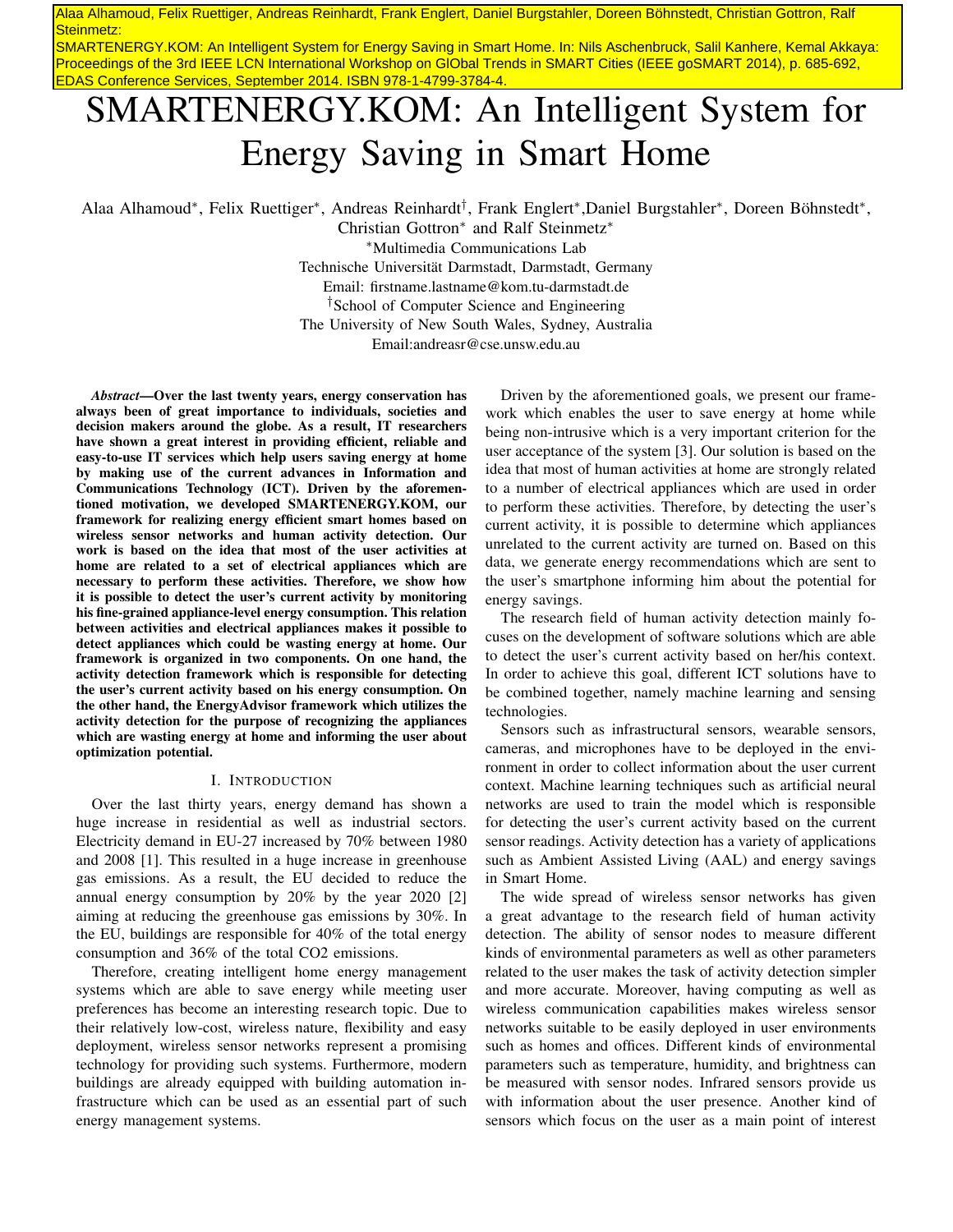is wearable sensors. Wearable sensors provide us with an approximate knowledge about the user physical state which can be used as a hint to determine the user's current activity. Another emerging sensing technology is power sensors such as Plugwise sensors which make it possible to monitor the energy consumption of each house appliance separately and therefore as shown in our paper make the task of activity detection much easier and quite more accurate.

In this paper we present three main contributions, namely:

- The introduction of power sensors as an enabler for context recognition and energy savings systems
- The activity detection framework
- The EnergyAdvisor framework which is responsible for reporting all the unattended appliances to the user

The remainder of this paper is structured as follows. In Section II, we introduce several related projects that dealt with the topic of energy conservation in smart homes. We introduce the hardware components as well as the network topology of SMARTENERGY.KOM in Section III. In Section IV and Section V, we introduce the activity detection framework as well as the EnergyAdvisor. We evaluate our design with respect to the accuracy of the activity detection framework and the amount of energy saved by the EnergyAdvisor in Section VI. Finally in Section VII, we conclude the paper and introduce potential ideas for future work.

## II. RELATED WORK

The idea of energy efficient smart homes has attracted many researchers in academic as well as in industrial domains. Most of the researchers e.g. [14], [9], [15] have started by following the classical approach of building automation where automatic control of home appliances is directly applied in order to save energy and achieve user comfort. Machine learning combined with sensing and actuation technologies has been the most used technique to achieve these goals. One of the first attempts to realize energy savings in smart homes was the neural network house [14]. Mozer et al. [14] have developed the ACHE system which is able to control the environment in a way which realizes the user comfort while minimizing the energy consumption. A wired network of sensors has been deployed to monitor different environmental parameters such as temperature and brightness in addition to the motion of the user. ThinkHome ([15], [12]) and MavHome [9] are two other examples where intelligent automatic control based on sensor data processing has been applied to achieve energy savings in residential Buildings. Barbato et al. [4] have designed a solution with the main goal of intelligently managing and conserving energy based on user behavior modeling. They utilize wireless sensor networks to provide the necessary context information for creating a user profile which can be used at later stages to predict the future user behavior and to set the home appliances to proper configurations which meet user preferences and save energy. Other projects [17], [6], [16] have also followed the classical approach of automatic control combined with the usage of multi-agent systems to realize the distributed smartness of the system. However, all these approaches face the problem of user acceptance since the automatic control and configuration of home appliances are still difficult to be accepted by users [3].

Different machine learning techniques such as neural networks [14] [15] and Markov chains [9] have been used to achieve the primary tasks of the system, namely energy savings and user comfort. Moreover, the concept of multiagent systems has also been utilized in [15] [9] where multiple intelligent software agents cooperate together to achieve a complex task.

Other researchers have followed new approaches for achieving the goal of energy efficient buildings. In [13], Kim et al. developed the SPOTLIGHT system whose main goal is to make the users aware of their individual energy consumption and any energy saving potential. SPOTLIGHT utilizes wireless sensor networks in order to monitor appliance-level energy consumption. Moreover, the system tries to detect which user is using which device by the means of physical proximity estimation between the user and the device. By combining these information, the system marks the energy consumption of a certain device as a wasteful energy consumption if no user was in the proximity of this device during the time the device was turned on. In [7], Chen et al. developed CASAS Sustain System which has the goals of detecting anomalies in house energy consumption and relating this consumption to the user different behavioral patterns. The authors apply data mining techniques on the energy consumption historical data in order to detect certain anomalies in energy consumption. Furthermore, they predict the energy consumption of a user based on his/her current activity. A web-based interface is used to provide the user with all the information produced by the system. Therefore, the user will be able to understand his individual energy consumption and the effect his behavior has on it. By making the user aware of this information, the authors try to leverage a more energy efficient behavioral pattern.

In [8], Lee et al. developed a system which is able to detect the operating mode of house appliances and inform the user about possible unattended appliances based on his current activity. A machine learning algorithm is used to detect the current operating mode of an appliance based on its power consumption. Furthermore, the authors built an activity-appliance model which is relating each activity to a set of appliances. They built this model using common sense knowledge where they asked the users to tell which appliances they mainly use with which activity. Based on this activityappliance model, the authors detect the current activity of the user and inform him about potential unattended appliances which are not related to his current activity but still turned on. The main disadvantage of this work is the lack of adaptivity. This system can not adapt to the user behavior. This means, the activity-appliance model is fixed and the system can not learn it from the interaction with the user. In our work, we use an interactive approach in which the user periodically reports to the system what activity he is currently doing using his smartphone. By the means of machine learning and sensor readings, the system learns which appliances are related to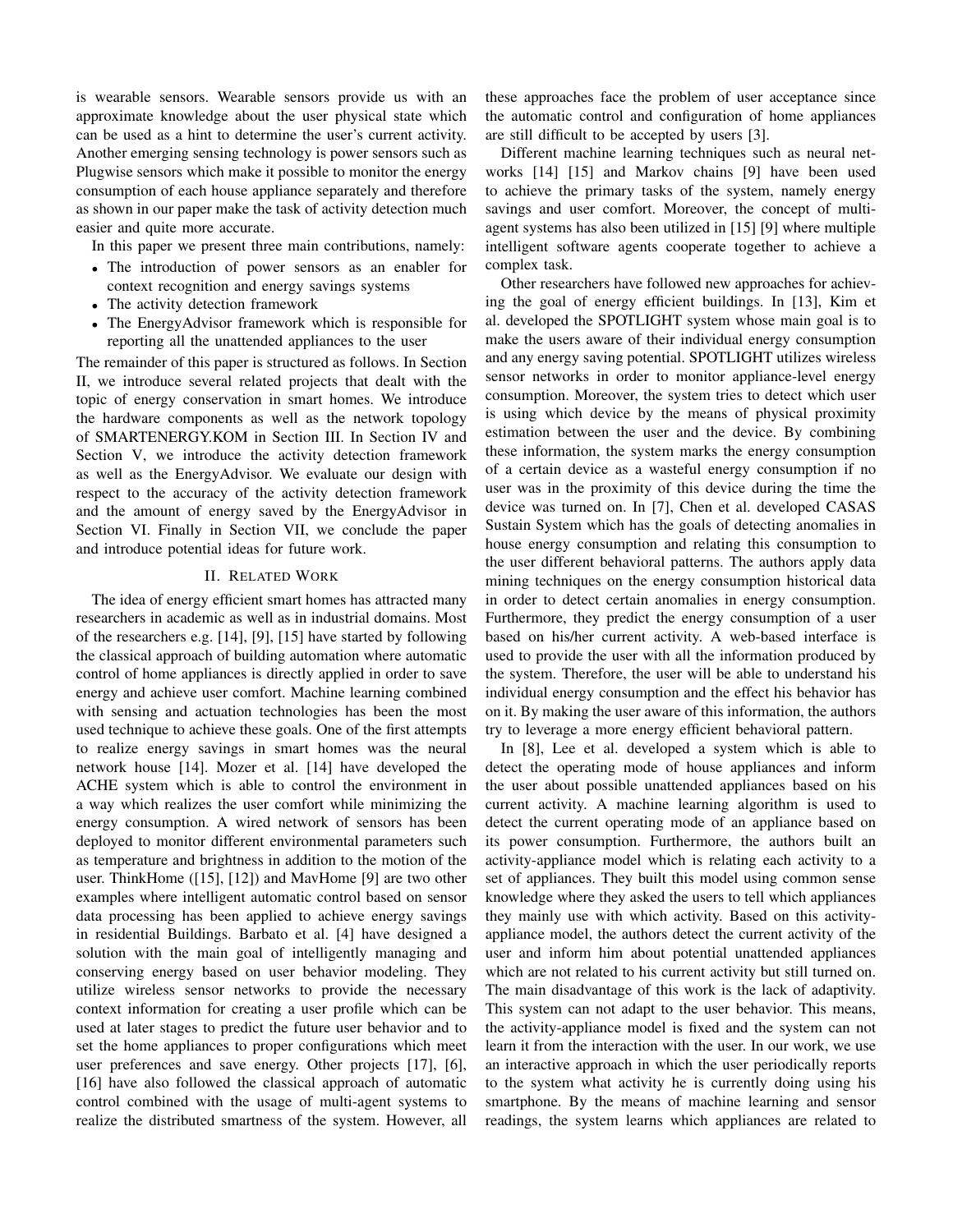which activity and predicts the user current activity based on the learned model. The interactivity of our system makes it able to adapt to different users with different activity patterns.

Compared to the previously mentioned related work, our work is avoiding the approach of automatic appliance control while providing the user with periodic recommendations which directly and clearly identify the potential energy wastage. Compared to [13] and [7], our work does not put any analysis burden on the user side. In [13] and [7], the user has to look at the data analysis results and find out himself if he was wasting energy. On the contrary, our approach provides a real-time feedback in the form of short messages sent to the user smartphone informing him about any ongoing energy wastage. Compared to [8], our system has the property of being adaptive and interactive as will be clarified later. Our activity detection framework is loosely coupled with the EnergyAdvisor framework and therefore can be used for other application scenarios such as Ambient Assisted Living (ALL).

## III. SYSTEM ARCHITECTURE AND COMPONENTS

The main functionality of the proposed system is to generate energy saving recommendations which make the user aware of his energy consumption and help him saving energy in a nonintrusive way. The proposed system should be able to recognize the context of the user by monitoring his appliancelevel energy consumption as well as other environmental parameters such as motion, brightness, and temperature. As shown in Figure 1, our system is composed of the following components:

- Data collection units (power sensors, motion sensors, temperature and brightness sensors).
- Data processing units (Raspberry  $Pi<sup>1</sup>$ , control server).
- Data visualization and feedback unit (smartphone).

Figure 1 shows the network topology as well as the hardware components of the system. As we can see in the figure, different communication technologies, namely ZigBee, Wi-Fi, and Ethernet have been utilized in order to establish the communications between the different system components. Furthermore, Figure 1 clarifies a situation in which our system can help the user saving energy. As shown in the figure, the TV as well as the oven are connected to power sensors which monitor their power consumption. Moreover, environmental sensors are deployed in the kitchen as well as in the living room to monitor the temperature, brightness and motion in both of them. Based on the sensor readings, our SMARTEN-ERGY.KOM detects the user's current activity as cooking and therefore informs the user about the energy wastage which is caused by the TV assuming that the user forgot to switch it off. A smartphone has been used as the feedback channel to the user.

<sup>1</sup>http://www.raspberrypi.org/

*a) Sensor nodes:* In order to collect the different environmental,

appliance-related, and user-related parameters which are necessary to detect the different activities of the user, we deploy two different kinds of sensor nodes. On one hand, we deploy power sensors which measure the individual power consumptions of electrical appliances connected to them. On the other hand, we deploy environmental sensors which measure the temperature, brightness and motion in the environment. We consider our system to be one of the first solutions which deploy power sensors for the purpose of activity detection. We decided to use the Plugwise system for power sensing<sup>2</sup>. Each appliance whose power consumption needs to be monitored is connected to a Plugwise dongle which is in turn connected to a power source. Each Plugwise dongle monitors the power consumption of the appliance connected to it and transmits its readings to a USB adapter which is responsible for collecting the sensor readings and serially communicating them to the Raspberry Pi. Plugwise dongles are also capable of wirelessly switching the appliances connected to them on and off. They utilize ZigBee technology to establish a mesh network between each other.

As environmental sensors, we use Pikkerton sensors<sup>3</sup>. Pikkerton sensors are able to sense temperature, brightness and motion in the environment. They utilize ZigBee as a communication technology and they submit their readings to an XStick USB adapter which acts as a network coordinator and a gateway to other systems such as the Raspberry Pi.

*b) Raspberry Pi:* The main task of the Raspberry Pi is to act as a gateway which collects all the sensor readings and transmits them to the control server which can be remote or local. Furthermore, it provides the means to remotely control the different parameters of the sensor nodes which operate using different proprietary protocols.

*c) Smartphone:* The user's smartphone represents an important part of our solution. It is used in two different stages. On one hand, we use it to let the user tag his ongoing activities. This data will be stored at the control server and provided at later stages to the machine learner which will learn the user different activities. On the other hand, it will be used to display the energy saving recommendations generated by the EnergyAdvisor in the form of text messages.

*d) Control Server and Data Collection:* The control server realizes and implements the system intelligence. It has three main tasks, namely the storage of the sensor data combined with the user feedback, the execution of the machine learning algorithm, and the generation of the energy saving recommendations. For each of these three different tasks, we designed and implemented a software component with the help of the Spring framework. The control server can be local or remote depending on the user needs and the privacy considerations. In our implementation, we decided to make our whole system local so that we assure the privacy of the

<sup>2</sup>http://www.plugwise.com/

<sup>3</sup>http://www.pikkerton.com/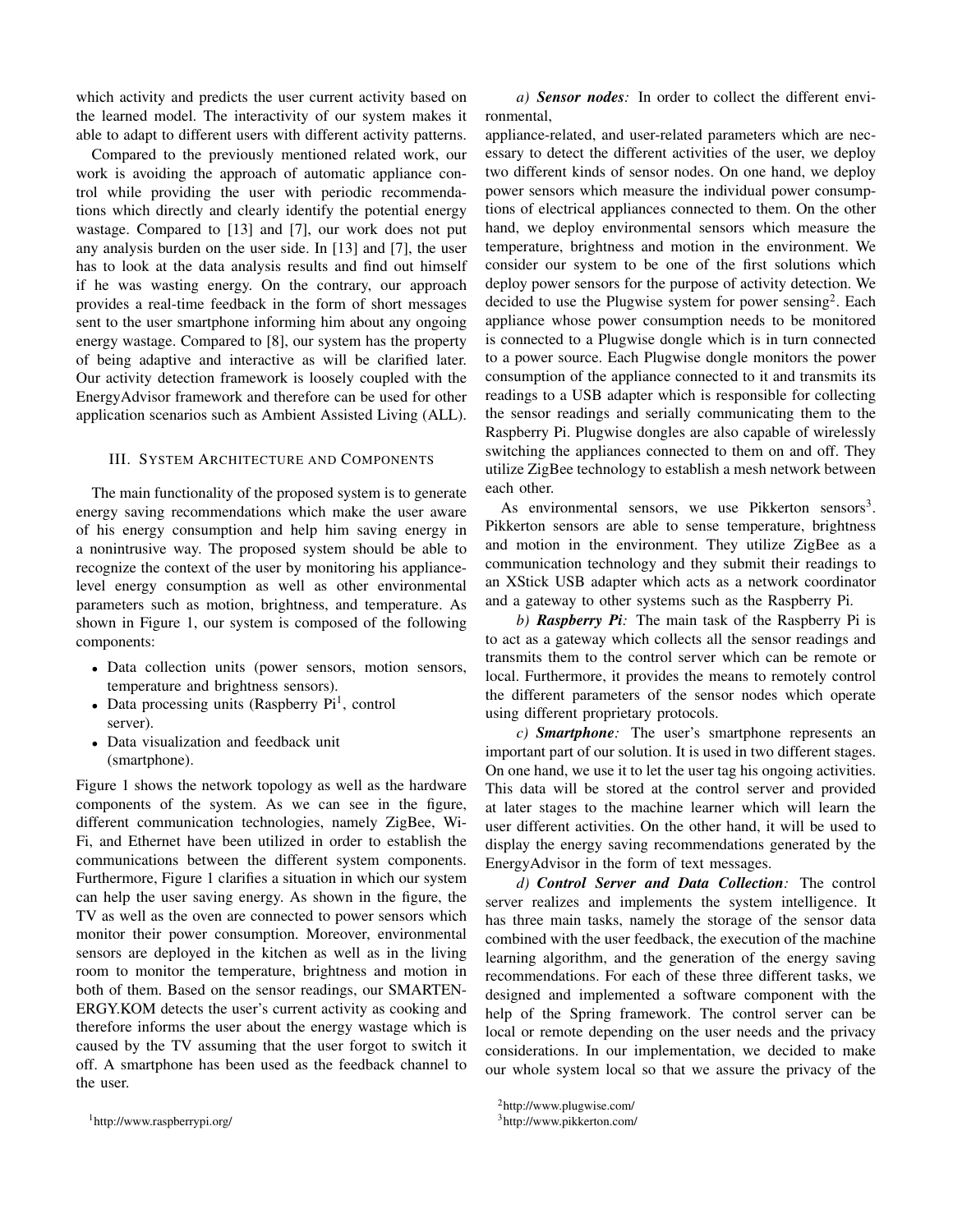

Fig. 1. System architecture and network topology

user data.

# IV. ACTIVITY DETECTION FRAMEWORK

In this section, we present our activity detection framework which represents the core component of SMARTEN-ERGY.KOM. As we have mentioned before, we suppose that most of the user activities at home imply the usage of several electrical appliances which are necessary to do these activities. Therefore, we try to detect the user's current activity by detecting which electrical appliances are running. However, this information alone is not always sufficient to detect the current activity. The user might e.g. forget to switch certain appliances off which leads to errors in the appliance-based activity detection. Therefore, we deploy additional Pikkerton sensors which report the temperature, brightness and most importantly the motion in the environment. We follow the approach of supervised learning where the user, using his smartphone, reports his current activity to the system. In this paper, we restrict ourselves to the one-user/one-activity scenario. We do not detect multiple or overlapping activities. By means of machine learning as will be described later, we build the model which performs the activity detection.

#### *A. Data Processing and Feature Extraction*

Our time series data consists of a sequential set of activities accompanied with another sequential set of sensor readings. In order to train the machine learner, we need to build a training set which includes training instances that match the current activity with the features extracted from the sensor data. Therefore, our sequential sensor data needs to be divided into time windows so that each window can be provided as an input to the learning algorithm with the activity during this window as an output. We divide the time series into equally sized time slots as shown in Figure 2. For each time slot we take the features extracted from sensor data as an input and the current activity as an output.

The time slots shown in Figure 2 define the boundaries of the feature extraction algorithm. The algorithm runs for each time slot and extracts the features required for the machine learner. For each sensor we define a feature that represents the arithmetic mean of the readings related to this sensor during

the time slot as shown in Equation (IV-A.1) where  $F_x$  is the feature that represents sensor  $x$ ,  $n$  is the number of sensor readings during the time slot, and  $r_i$  is the sensor reading i.

$$
F_x = \frac{\sum_{i=1}^{n} r_i}{n}
$$
 (IV-A.1)

# V. ENERGYADVISOR: ENERGY SAVING FRAMEWORK

EnergyAdvisor represents one of many application scenarios for our activity detection framework. It realizes its main functionality of energy saving by the generation of energy saving recommendations which are directly sent to the user's smartphone. As mentioned before, there are two variants of energy saving systems, namely the active variant which directly controls the electrical appliances at home and the passive variant whose main goal is to make the user aware of his energy consumption and urge him to save energy. EnergyAdvisor follows the passive approach which proved to be less intrusive and more acceptable by the user [3].

As a first prototype, we designed the EnergyAdvisor to be a static rule-based recommendation system. As we mentioned before, each user activity is strictly related to a set of electrical appliances. Based on the user's current activity, EnergyAdvisor detects the devices which are turned on and not related the user's current activity. We realized this functionality via a rule based approach in which we designed a set of rules that define the relations between the activities and the appliances. As an example, we present the following rule which determines the set of appliances which are not related to the activity of watching TV at house B. The rule says: *When the activity "Watching TV" is detected and an appliance which is not "the TV", "the satellite receiver", or "the living room lamp" consumes energy, then inform the user.*

### VI. RESULTS AND EVALUATION

In this section we introduce the evaluation results of SMARTENERGY.KOM. We evaluate the accuracy of the activity detection framework as well as the energy saving achieved by the EnergyAdvisor. In order to test and evaluate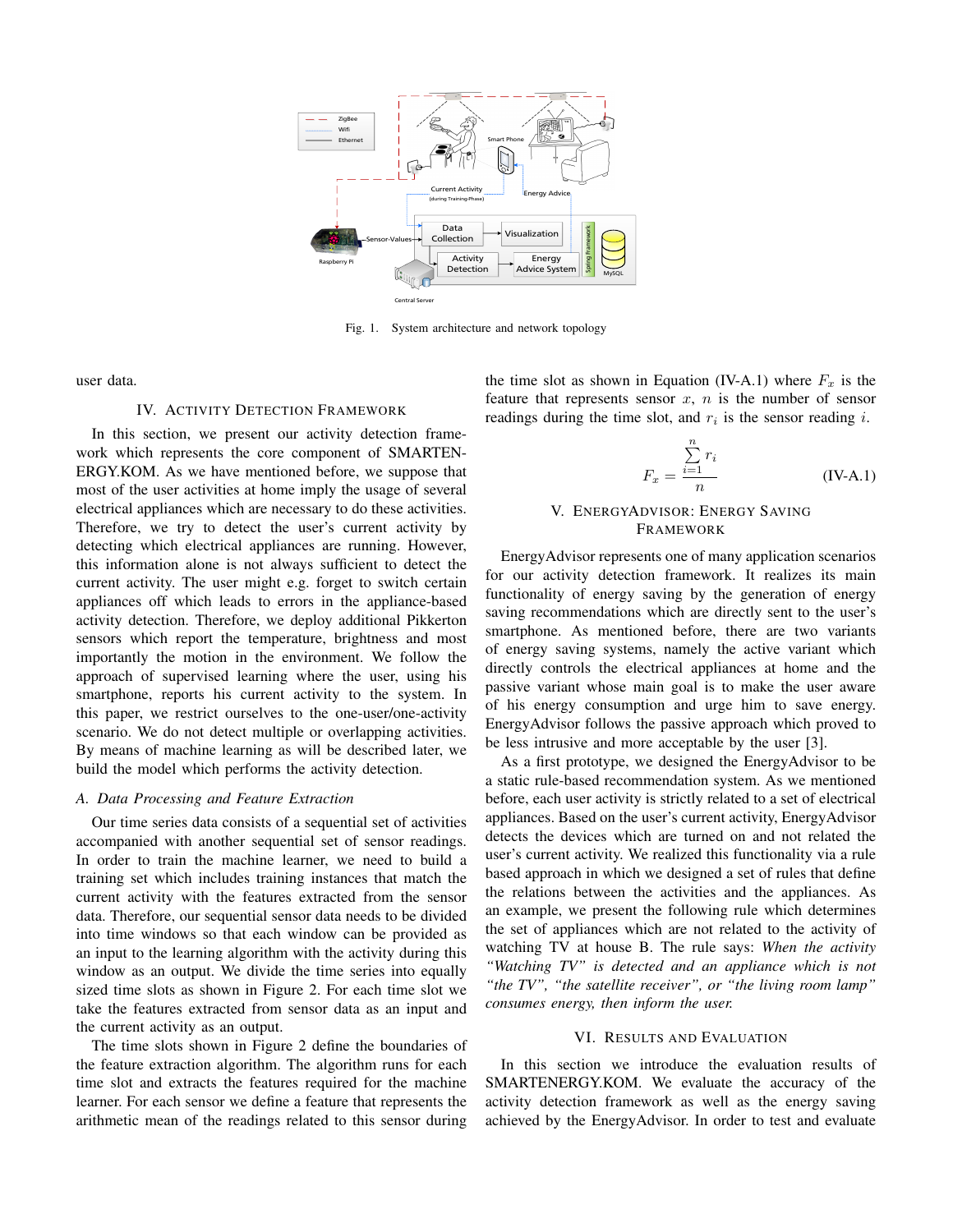

Fig. 2. Feature extraction

TABLE II DETECTABLE ACTIVITIES FOR EACH OF THE HOUSES

| House A               | <b>House B</b>     |
|-----------------------|--------------------|
| Cooking               | Cutting Bread      |
| Watching TV           | Watching TV        |
| Working at the PC     | Listening to Radio |
| Eating                | Eating             |
| Making Coffee         | Making Tea         |
| <b>Washing Dishes</b> | Ironing            |
| Reading               | Reading            |
| Sleeping              | Sleeping           |
| Not at Home           | Not at Home        |

our system in real world settings, we deployed it in two different houses, namely "House A" where one of the researchers was the user of the system and "House B" in which the user was a person who does not have any experience or knowledge with regard to the development of the system. In each of the houses, we monitored a set of electrical appliances as shown in Table I.

Based on the available electrical appliances, we designed a set of activities which can be monitored and learned in each house as shown in Table II. Beside monitoring the electrical appliances with Plugwise sensors, we deployed a Pikkerton sensor in each of the rooms shown in Table I except the bedroom and the office room in "House B" and the bedroom and technical room in "House A" upon user request. The set of chosen activities are strongly related to the available electrical appliances and therefore does not apply to each house in which the system might be deployed. For example, having a Plugwise sensor connected to the TV and a Pikkerton sensor in the living room in "House B" makes it possible to learn and detect the activity of watching TV. A Plugwise sensor connected to the lamp in the bedroom in "House B" makes it possible to detect the reading activity supposing that the user reads for some time before going to sleep. The duration of the deployment for "House A" was 82 days with around 22.5 million collected data points. For "House B", we deployed the system for 62 days with about 20 million collected data points.

## *A. Activity Detection*

We use the machine learning tools provided by WEKA framework [11] in order to evaluate the accuracy of the activity

TABLE III CLASSIFICATION ACCURACY OF THE ACTIVITY DETECTION FRAMEWORK

| Deployment | Accuracy | <b>F-Measure</b> |
|------------|----------|------------------|
| House A    | 98.8%    | 98.8%            |
| House B    | 98.3%    | 98.3%            |

detection framework. Using 10-fold cross validation [10], we divide the dataset collected over the whole deployment period into a training set and a test set. For each sensor we calculate a feature that represents the arithmetic mean of the readings of this sensor during a time slot as shown in Section IV-A. We chose the duration of the time slot to be 2 minutes. Table III shows the classification accuracy as well as the F-Measure for the two deployments as calculated by WEKA using a Random Forest classifier [5]. As we see in the table, our activity detection framework achieves a very high classification accuracy up to 98.8% by only using the arithmetic means as features.

Evaluating the overall accuracy of the system does not always imply that the system is able to classify all instances that belong to different classes with the same accuracy. Therefore, we evaluated the accuracy of the framework with regard to each activity. Table IV shows the recall and the precision for each activity at "House B" as calculated by WEKA using a Random Forest classifier. As we can see in the table, there are certain activities such as "Making Tea", "Cutting Bread", "Reading", and to some extent "Ironing" which have a low recall value. Having a low recall value for some activity means that several instances which belong to this activity have been classified as another activity. In order to clarify this issue, we computed the confusion matrix shown in Table V where each letter represents the first letter of each activity and the numbers represent the percentage value of confusion.

As we can see in the confusion matrix, 30% of the instances that belong to the activity of "Cutting Bread" have been classified as "Eating". Both activities take place in the kitchen with the difference that for "Cutting Bread" the user needs to turn the bread cutter on. However, by looking at the dataset we found out that "Eating" has quite more instances than "Cutting Bread" and therefore can be seen as a dominant class. "Cutting Bread" is a short activity when compared to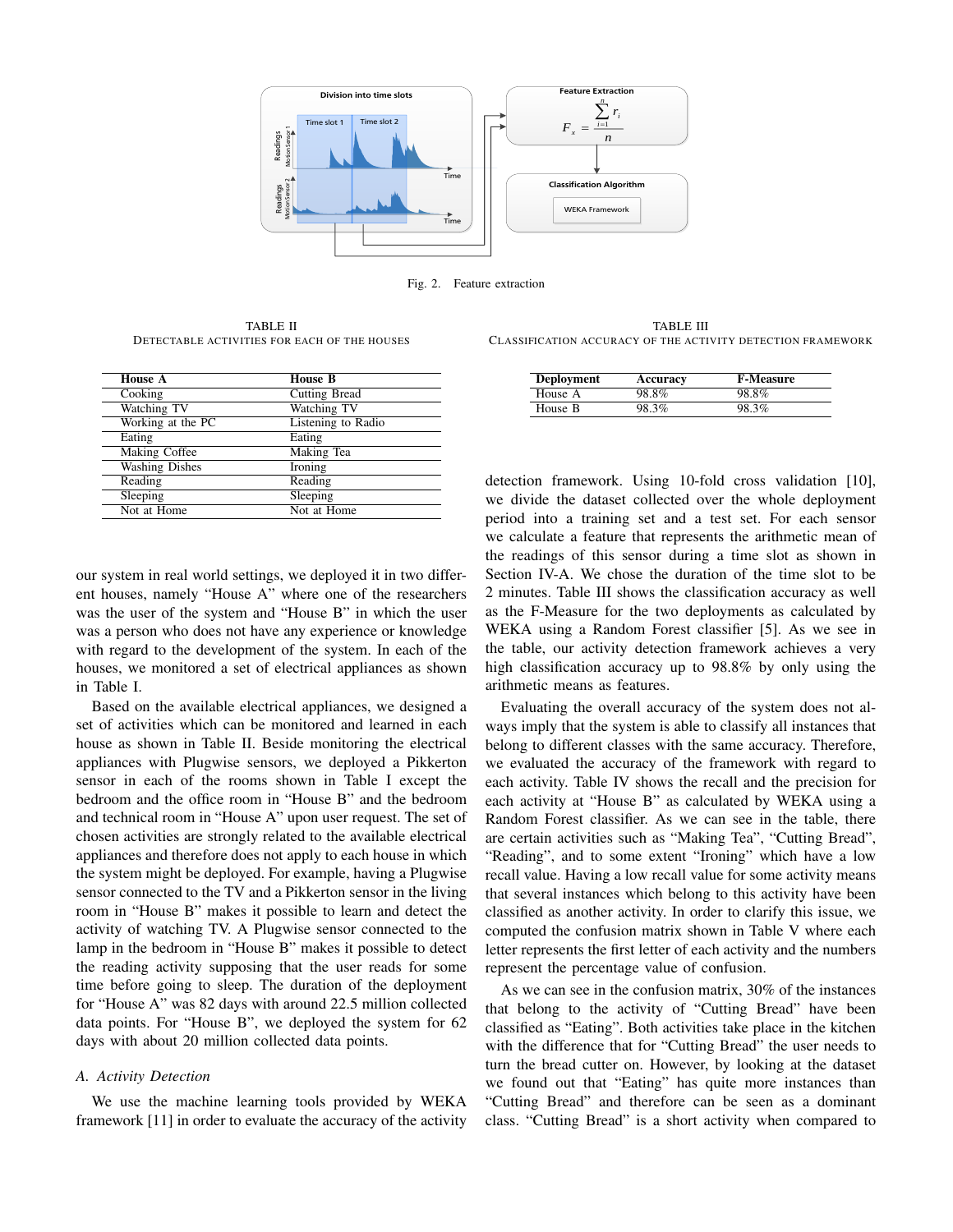TABLE I AVAILABLE ELECTRICAL APPLIANCES AT EACH HOUSE

| <b>Room</b>    | In House A                                                                                                     | <b>In House B</b>                                                                   |
|----------------|----------------------------------------------------------------------------------------------------------------|-------------------------------------------------------------------------------------|
| Kitchen        | Coffee machine, Radio, Electric<br>kettle, Lamp above the hob, Lamp<br>above the kitchen sink, Oven,<br>Fridge | Radio, Electric kettle, Electric iron,<br>Cooking mixer, Electric bread cut-<br>ter |
| Living room    | Projector, Audio system, Lamp                                                                                  | Television, Satellite receiver, Lamp                                                |
| Office room    | PC, PC accessories (screen, loud-<br>speaker, etc.)                                                            |                                                                                     |
| <b>Bedroom</b> |                                                                                                                | Lamp, Radio alarm clock                                                             |
| Technical room | Warm water                                                                                                     |                                                                                     |



Fig. 3. The relation between the length of the time slot and the accuracy of the activity detection framework

"Eating" which leads to the fact that "Eating" will span more time slots and therefore has much more instances. The same explanation applies to the activities of "Ironing" and "Making Tea" which both take place in the kitchen. Furthermore, the confusion between "Sleeping" and "Reading" comes from the fact that both of them take place in the sleeping room with one of them, namely "Sleeping" as a dominant class.

Furthermore, changing the length of the time slot affects the accuracy of the activity detection framework as well. As we see in Figure 3, increasing the length of the time slot decreases the accuracy of the activity detection framework. Two reasons are behind this decrease. On one hand, having a longer time slot will increase the number of time slots in which two activities might happen after each other. The shorter the time slot is, the less probable it is that two activities happen after each other in the same time slot. Having two consequent activities in the same time slot will lead to wrong training and classification. Therefore, by shortening the length of the time slot, we reduce the number of instances affected by this problem. On the other hand, by increasing the length of the time slot, we decrease the number of time slots available for training which also decreases the accuracy of the classification algorithm.

In order to improve the classification accuracy for these activities, we designed an additional set of features which are based on externally defined domain knowledge. As we have seen before, each activity is strongly related to a set of electrical appliances. Feeding this information into the machine learner helps increasing its accuracy. Therefore, the

TABLE IV CLASSIFICATION ACCURACY OF INDIVIDUAL ACTIVITIES FOR "HOUSE B"

| Recall | Precision |
|--------|-----------|
| 99.7%  | 98.8%     |
| 99.2%  | 99.3%     |
| 94.6%  | 91.7%     |
| 90.1%  | 97.6%     |
| 60.6%  | 83.8%     |
| 80.4%  | 97.6%     |
| 66.7%  | 95.7%     |
| 98.7%  | 98.1%     |
| 55.9%  | 86.7%     |
|        |           |

purpose behind these features is to model the relation between each of the activities and the sensors deployed at home. Examples of such a relation can be seen in Table VI. For example, the activity of "Eating" is mainly based on the kitchen motion sensor, the kitchen brightness sensor as well as the radio in the kitchen. The machine learner itself should be able to model this relationship. However, it might be useful to provide it as a set of features. For each activity  $i$  we define a feature  $f_i$  which is computed as follows:

$$
F_i = \sum_k w_{k,i} * max(x_k(t))
$$
 (VI-A.1)

Where:

$$
k: \text{ sensor } k
$$
  
\n
$$
w_{k,i}: \text{ weight of sensor } k \text{ in activity } i
$$
  
\n
$$
max(x_k(t)): \text{ maximum reading of sensor } k
$$
  
\nduring time slot  $t$ 

$$
w_{k,i} = \begin{cases} 1 & \text{if sensor } k \text{ is related to activity } i \\ 0 & \text{otherwise} \end{cases}
$$

Table VII shows the recall and the precision for activities in "House B" before and after utilizing the domain knowledge features. As we can see in the table, the recall values for the activities "Cutting Bread", "Ironing", and "Making Tea" increased by 3% to 10%. For dominant activities, namely "Sleeping", "Watching TV", "Not at Home", and "Eating", the introduction of the domain knowledge has decreased the recall and the precision but only by a very small amount. This leads us to the conclusion that the introduction of the domain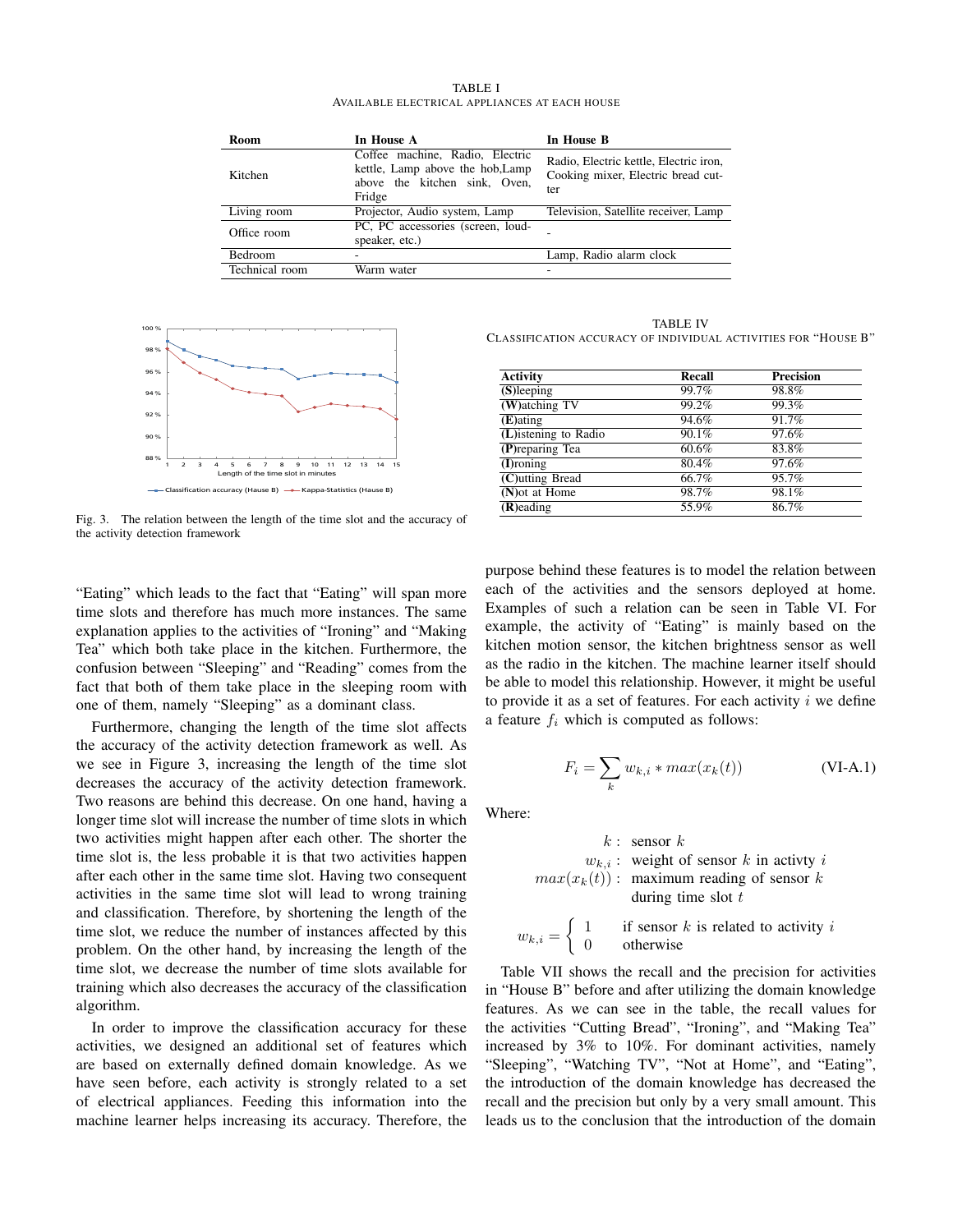| <b>TABLE V</b> |                                       |  |  |  |  |
|----------------|---------------------------------------|--|--|--|--|
|                | RECALL CONFUSION MATRIX FOR "HOUSE B" |  |  |  |  |

|     | (S)   | (W)   | Œ)    | (L)   | (P)   | (I)   | (C)   | (N)   | (R)   |
|-----|-------|-------|-------|-------|-------|-------|-------|-------|-------|
| (S) | 99.68 | 0.10  | 0.05  | 0.00  | 0.01  | 0.00  | 0.00  | 0.01  | 0.15  |
| (W) | 0.31  | 99.18 | 0.33  | 0.00  | 0.04  | 0.01  | 0.00  | 0.14  | 0.00  |
| (E) | 0.56  | 1.91  | 94.57 | 0.92  | 0.35  | 0.00  | 0.07  | 1.62  | 0.00  |
| (L) | 2.66  | 0.00  | 6.07  | 90.09 | 0.00  | 0.00  | 0.00  | 1.18  | 0.00  |
| (P) | 6.38  | 11.70 | 15.96 | 0.00  | 60.64 | 0.00  | 0.00  | 5.32  | 0.00  |
| (I) | 0.00  | 0.00  | 15.69 | 1.96  | 0.00  | 80.39 | 0.00  | 1.96  | 0.00  |
| (C) | 0.00  | 3.03  | 30.30 | 0.00  | 0.00  | 0.00  | 66.67 | 0.00  | 0.00  |
| (N) | 0.57  | 0.15  | 0.46  | 0.04  | 0.08  | 0.00  | 0.00  | 98.70 | 0.00  |
| (R) | 44.14 | 0.00  | 0.00  | 0.00  | 0.00  | 0.00  | 0.00  | 0.00  | 55.86 |

TABLE VI RELATIONSHIP BETWEEN ACTIVITIES AND SENSORS IN HOUSE B (DOMAIN KNOWLEDGE)

| <b>Activity</b> | Sensors strongly related to this activity                          |
|-----------------|--------------------------------------------------------------------|
| Eating          | Motion (Kitchen), Brightness (Kitchen), Radio (Kitchen)            |
| Ironing         | Motion (Kitchen), Brightness (Kitchen), Iron (Kitchen)             |
| Watching TV     | Motion (Living Room), TV (Living Room), Satellite Receiver (Living |
|                 | Room), Lamp (Living Room)                                          |

TABLE VII CLASSIFICATION ACCURACY OF INDIVIDUAL ACTIVITIES FOR "HOUSE B" AFTER USING THE DOMAIN KNOWLEDGE

| <b>Activity</b>      | Recall | <b>Precision</b> |
|----------------------|--------|------------------|
| Sleeping             | 99.7%  | 98.6%            |
| Watching TV          | 99.1%  | 99.0%            |
| Eating               | 91.7%  | 91.2%            |
| Listening to Radio   | 88.6%  | 95.2%            |
| Making Tea           | 63.8%  | 88.2%            |
| Ironing              | 90.2%  | 93.9%            |
| <b>Cutting Bread</b> | 72.7%  | 92.3%            |
| Not at Home          | 97.4%  | 97.4%            |
| Reading              | 54.3%  | 88.0%            |
|                      |        |                  |

knowledge features helps increasing the accuracy of the system in general.

# *B. EnergyAdvisor*

In this section we evaluate the amount of potential energy saving that could be achieved by utilizing EnergyAdvisor in smart homes. We follow an evaluation approach in which we utilize the dataset collected over the whole deployment period in order to collect the amount of energy that could have been saved during the deployment if the EnergyAdvisor was installed. As we have mentioned before, the dataset we have collected consists of a sequential set of activities accompanied with another sequential set of sensor readings. In this evaluation, we are interested in calculating the energy which can be saved during each activity. This means, we try to find out which appliances that are not related to certain activity are turned on during this activity and we consider the energy consumed by them as wasted energy. For example, if the TV is running and the user is doing the activity of cooking in the kitchen, we consider the energy consumed by the TV as a wasted energy. We go through the whole dataset and

we calculate at the end the average amount of energy that could have been saved during each activity. We follow the assumption that the user is doing one activity at a time and that there is only one user in the house. The next system prototype which considers multiple users with overlapping activities is already under development. The evaluation of the potential energy saving is realized in the following steps:

- As a first step, we run the activity detection framework as explained in Section IV over the whole collected dataset and we detect each activity.
- After detecting a new activity, we run the EnergyAdvisor rule-based system. The EnergyAdvisor should report all the appliances which are turned on and not related to the current activity
- We calculate the total energy consumption caused by the appliances reported in step 2 and we consider it as a potential energy that could be saved during the activity detected in step 1
- Finally, we sum up all the energy which could be saved during all activity instances and we compute the average as shown in Table VIII

The drawback of this approach is that the potential appliances which have been detected as energy wasters by EnergyAdvisor could be intentionally kept turned on by the user. However, using this evaluation approach we try to show the maximum potential energy saving. Table VIII shows the evaluation results for "House B". The table shows the average amount of energy that could have been saved for each activity during the deployment period by utilizing EnergyAdvisor. As shown in the table, a significant amount of energy could be saved with regard to each activity. As an example, the user can save up to 67% of the energy consumed during the eating activity when he turns off unnecessary appliances after being notified by our system.